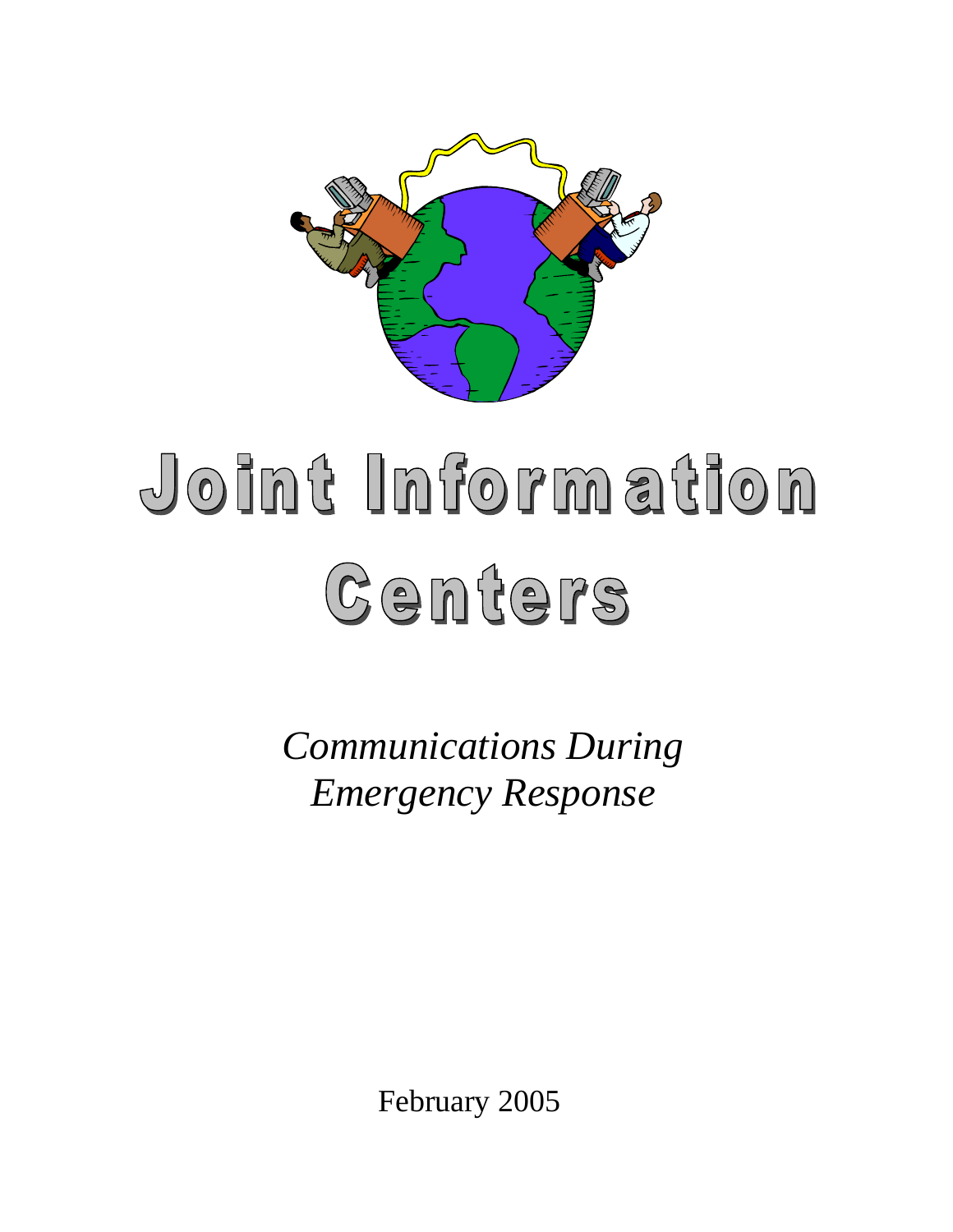## **WHAT IS A JIC?**

The **J**oint **I**nformation **C**enter (a.k.a. JIC) provides a means for conducting incident communications during emergency responses and other situations in which multiple organizations need to collaborate to provide timely, useful and accurate information to the public and other stakeholders.

A JIC is a co-located group of representatives from agencies and organizations involved in an incident who are designated to manage public information needs.

A JIC should accommodate the likely communication components of all organizations participating in the emergency response including media relations, public affairs, legislative affairs and community relations. A JIC also acts as a central point of contact, "one stop shopping," for media, community and key contacts, and agency representatives. A JIC facilitates the flow of information between the different agencies involved and allows them to work in a cohesive manner, enabling them to "speak with one voice." By maintaining a centralized communication facility, resources are better managed and duplication of effort is minimized.

## **WHY DO I NEED A JIC?**

The Agency Administrator may request a JIC if the complexity or magnitude of the incident or emergency situation exceeds the capacity and span of control for the local unit, e.g., multiple organizations involved, high media interest, multiple IMT's involved, need for consistent messages and coordinated information.

A JIC structure is most useful when the appropriate agencies and organizations come together to set up and staff a center to provide coordinated, timely, accurate information to the public and other stakeholders. A JIC structure may also be useful in coordinating multi-agency event planning for major events such as the Olympics.

## **The objectives of a JIC include:**

- $\Rightarrow$  Develop, recommend and execute public information plans and strategies on behalf of the Area Command (AC) and the Agency Administrator.
- $\Rightarrow$  Gather information and ensure the timely and coordinated release of accurate information to the public by providing a single release point of information.
- $\Rightarrow$  Coordinate incident information and develop key messages relevant to the agencies involved. Create consistent, accurate and timely information delivered to affected and interested audiences.
- $\Rightarrow$  Focus on broad and general information (big picture); incident management teams will provide detailed information specific to their incident.
- $\Rightarrow$  Facilitate rumor control.
- $\Rightarrow$  Support the Agency Administrator(s) and Area Command in legislative affairs, such as responding to the needs of elected officials including requests for information and visits to the incident.
- $\Rightarrow$  Develop and maintain a web page.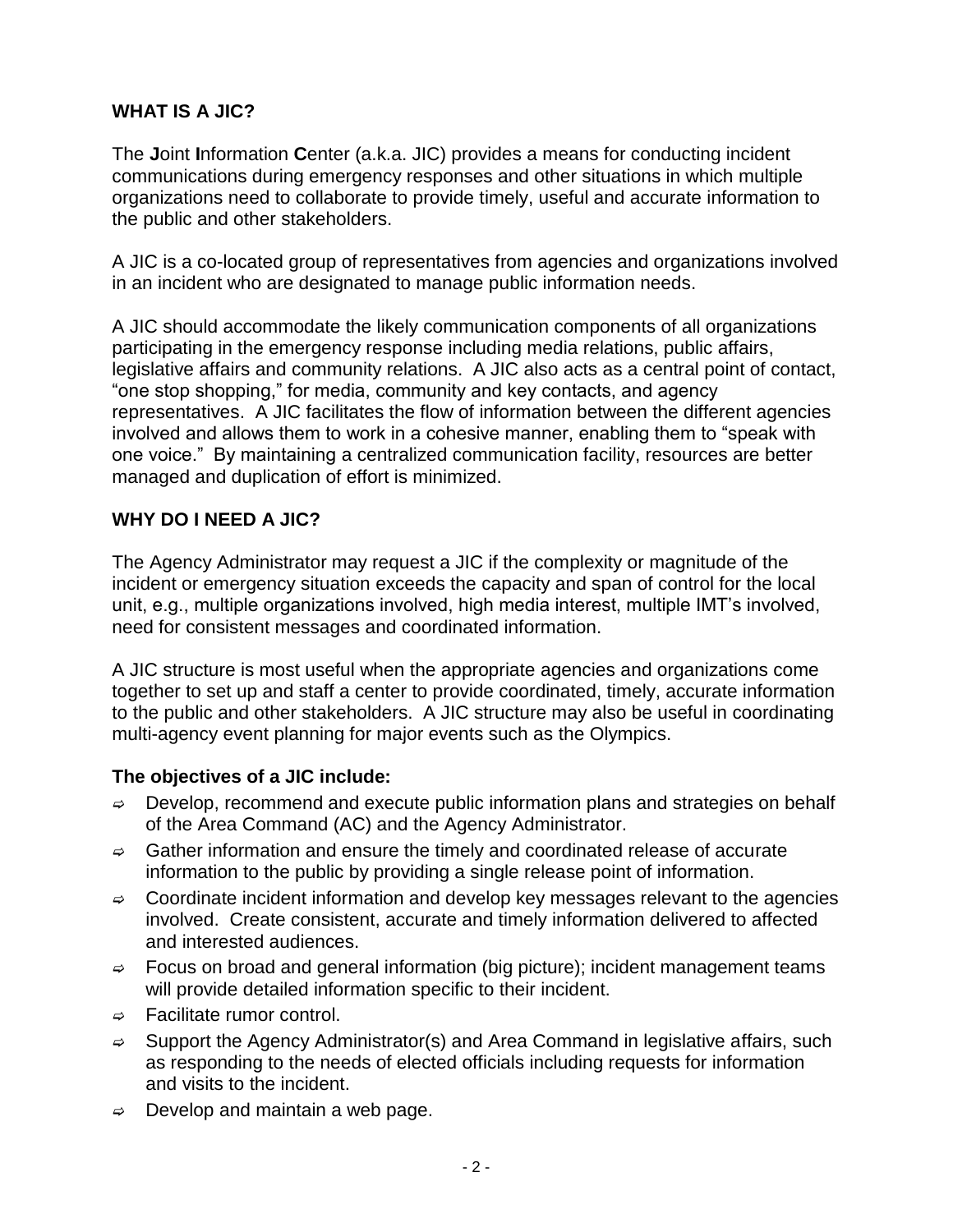- $\Rightarrow$  Monitor and measure public perception and media coverage of the incident.
- $\Rightarrow$  Advise the AC concerning public affairs issues that could impact management of the incidents.
- $\Rightarrow$  Gather images, video and photos of the incident that can be used by local agencies as well as the media.

### **SETTING UP A JIC—INITIAL SIZE-UP, SIZE AND STAFFING NEEDS.**

Typically, the Area Commander will charge their Information Officer (IO) with setting up the Joint Information Center (if an information officer is not with the Area Command Team, one will be ordered). The staffing needs will vary, depending upon the situation; 3-4 (or more) information officers may assume various roles and responsibilities that include: JIC Coordinator, Internal Affairs, External Affairs, Media Relations, VIP visit coordination, information gathering, news releases, briefing papers, web page and walkin traffic.

The lead Information Officer is responsible for oversight of JIC operations during activation.

The JIC has several primary responsibilities:

- To gather and disseminate incident information (big picture)
- To monitor public perceptions
- Coordinate information amongst the Incident Management Teams and cooperating agencies

Efficient information flow is critical to carrying out these IO responsibilities and meeting the expectations of various publics. A JIC is a centralized "communication hub" that serves to achieve that information flow.

#### **JIC POSITIONS**

The number of positions needed to adequately staff a JIC could vary extensively depending upon the nature of the crisis, the media market, and general public interest. It is wise to put some thought into long term needs to ensure an appropriately sized facility is obtained for the JIC. Oftentimes the Agency Administrator can provide helpful insight into the potential size & complexity of the JIC.

The JIC organizational structure is based on functions that generally must be performed whether a person is handling a routine incident or managing communications for a major response to a disaster.

The **Area Command Information Officer** (also known as the lead IO) supports the information needs of the Area Command Team; establishes, maintains and deactivates the JIC; and represents and advises the Area Commander.

The Information Officer works closely with the Agency Public Affairs Officer (PAO), and coordinates with the Incident Management Teams to coordinate all anticipated news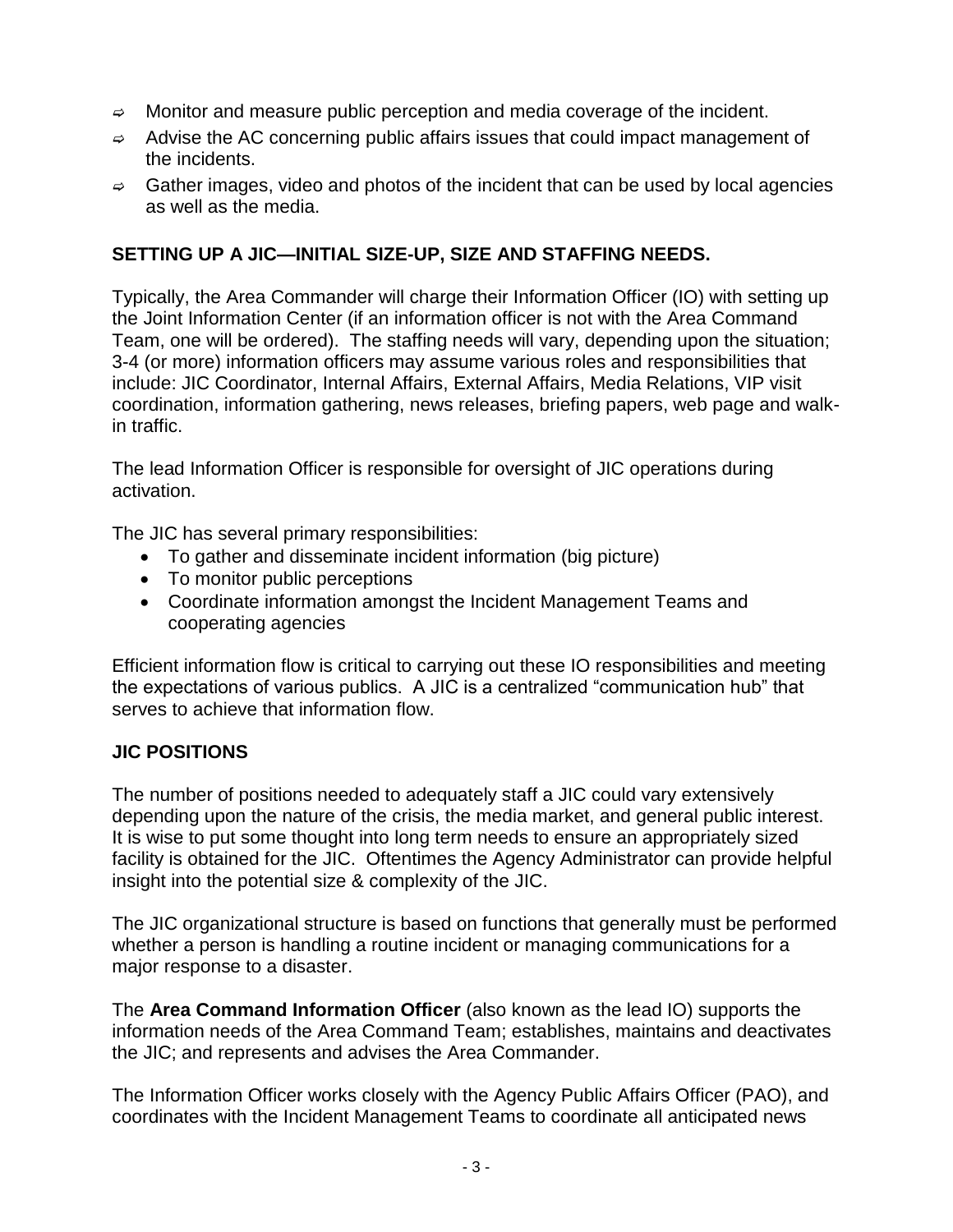conferences and media events. The Information Officer informs the PAO about congressional tours and concerns, and anticipated VIP visits. Establishing a positive working relationship with the PAO will ensure that special interest group's concerns and needs are addressed in the JIC's communication efforts.

The lead Information Officer provides general oversight for all JIC operations, and interacts with the Area Command Team, the Agency Administrators, coordinates VIP visits, attends daily meetings and conference calls to stay current on the needs and changes in the incident situations, and works to keep rumors to a minimum.

The lead IO works closely with the JIC manager to ensure that adequate staffing is obtained and that media and key internal & external contacts are kept informed. The Lead IO may take on the role of coordinating VIP visits, keep some of key contacts informed of issues or incident changes, and may perform the legislative affairs work.

Depending upon the public information needs of the incidents, the IO may perform all public information-related functions or these functions may be sub-divided among the following major positions, or duties, within the JIC:

**Joint Information Center Manager -** Supervises the daily operations of the JIC, including setting staff work hours, a daily operating schedule and providing a safe working environment; executes plans and policies as directed by the Information Officer; and provides direction to the Internal & External branches to ensure that all functions are well organized and communicating. Ensures unit logs (ICS 214) are filled out and filed.

**Information Officer(s) -** The Information Officers gather information from each incident to answer questions from the public, media and various agency personnel. They ensure that information is disseminated to media and established networks throughout affected and interested communities. Information Officers also ensure timely information is distributed in Area Command. They may also write news releases and produce other informational publications.

**Web master** - The web master either works with the hosting agency webmaster to develop a website, or develops one for the incidents under Area Command. The web master maintains the website to keep it current with accurate information. They collect, modify and convert information from each incident through faxes, e-mails and hard copies and post to the web. Information may include such things as maps, news releases, daily updates, evacuation notices, photos, and other information pertinent to the incident and public safety.

**Media specialist** — Prepares news releases, talking points and media advisories; plans and coordinates press conferences and possible media visits to the incident(s). Works with others on the JIC team to prepare Public Service Announcements. Helps prepare speakers prior to being interviewed. Works with the Information Officer on VIP visits.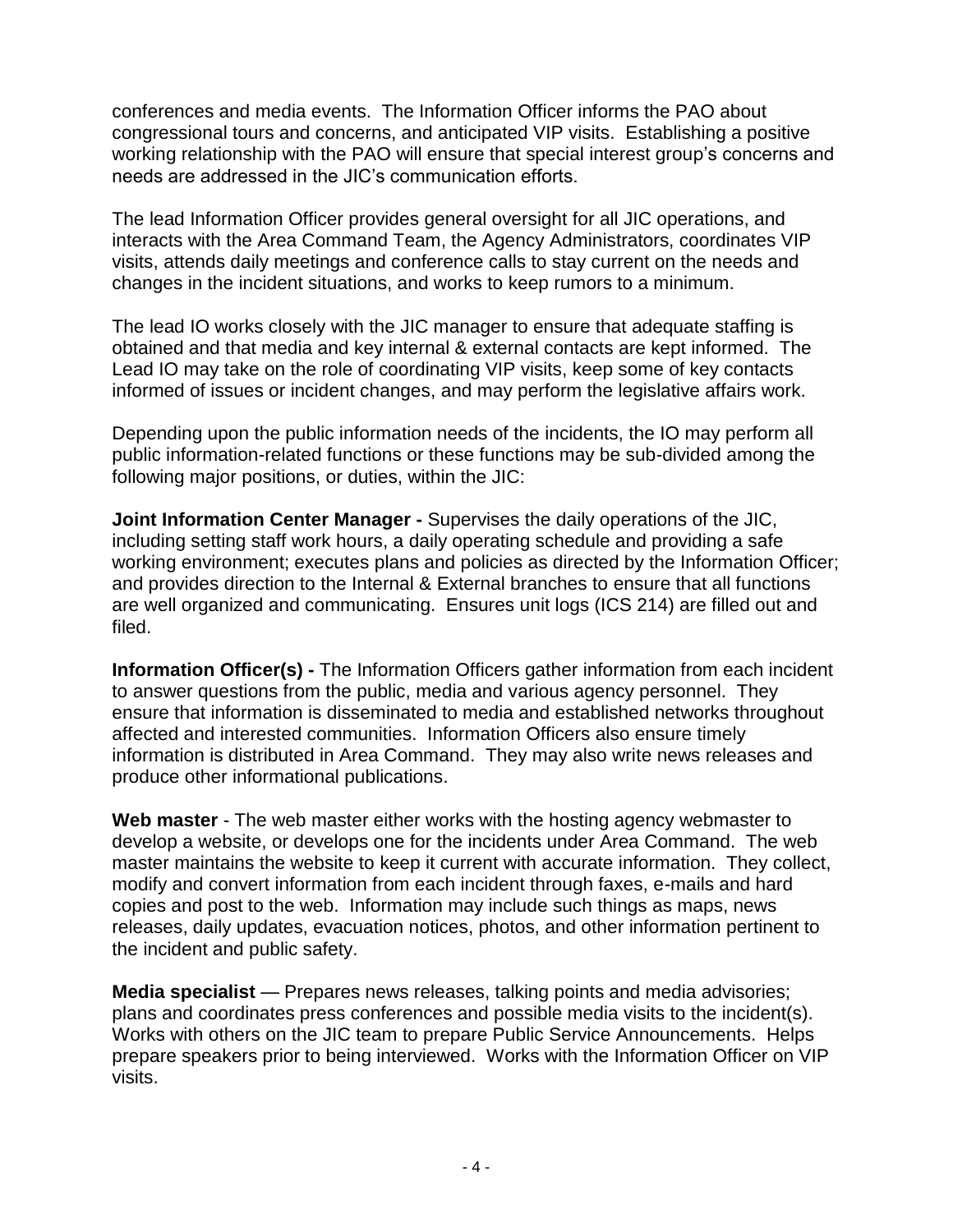**External relations specialist** — Interacts with stakeholders and monitors their information needs; distributes information in a timely and effective manner. Responsible for reception duties, including incoming phone calls at the JIC, maintenance of a phone log, and sending approved written materials to requestors. May help plan/organize a trap line, as appropriate. Organize/coordinate community meetings (ensure the location meets your anticipated turn-out; remember chairs, lights, tables and possibly a lectern; is a microphone or public address system necessary; provide support materials such as a computer, projector, television/VCR, flip chart or map stand, electricity or power outlets; etc.). Supports agency and team coordination; works to identify mis-information or rumors that may affect response. May also provide oversight or supervision of a Volunteer Coordinator (as needed).

**Internal relations specialist** — In charge of information gathering activities and product development activities (e.g. talking points, briefing papers, flyers, fact sheets, news releases, public service announcements, etc.) in support of the JIC communication efforts. May develop displays for use in the JIC and provide support for news conferences or town meetings. Ensure all members of the JIC have current copies of news releases, fact sheets, talking points, and maintain communications with employees of affected agencies.

**Legislative Affairs officer** — This position is more suitable for a large JIC supporting highly complex incidents and deemed appropriate by the Agency Administrator. This position develops relationships with local, state and federal elected officials, and keeps them informed of incident matters. The legislative affairs officer may work with others on the JIC team to develop briefing papers and prepare briefing packets on emerging issues.

# **INITIAL RESPONSE & SET-UP**

Shortly after an incident begins there will likely be a high demand for information. Whether the incident is large or small, a natural disaster or accident, the media and public, as well as responders and affected agencies, require accurate and timely information. The responsibility of disseminating updated information is assigned to the Information Officer immediately after the onset of the incident. The following checklist provides considerations to keep in mind during initial set-up and identifies a few immediate actions to be taken by JIC personnel.

- 1. Select a location for the JIC. Consider the following criteria:
	- $\checkmark$  Enough space to expand into should the need arise
	- $\checkmark$  A minimum of 8 AC outlets or power strips approved within fire codes
	- $\checkmark$  Access to a copier, fax, computers and printers
	- $\checkmark$  Located close to the Area Command
- 2. Establish a dedicated phone line for inquiries from the media
- 3. Gather basic facts about the crisis (who, what, where, when, etc.)
- 4. Use factual information to answer inquires and write an initial news release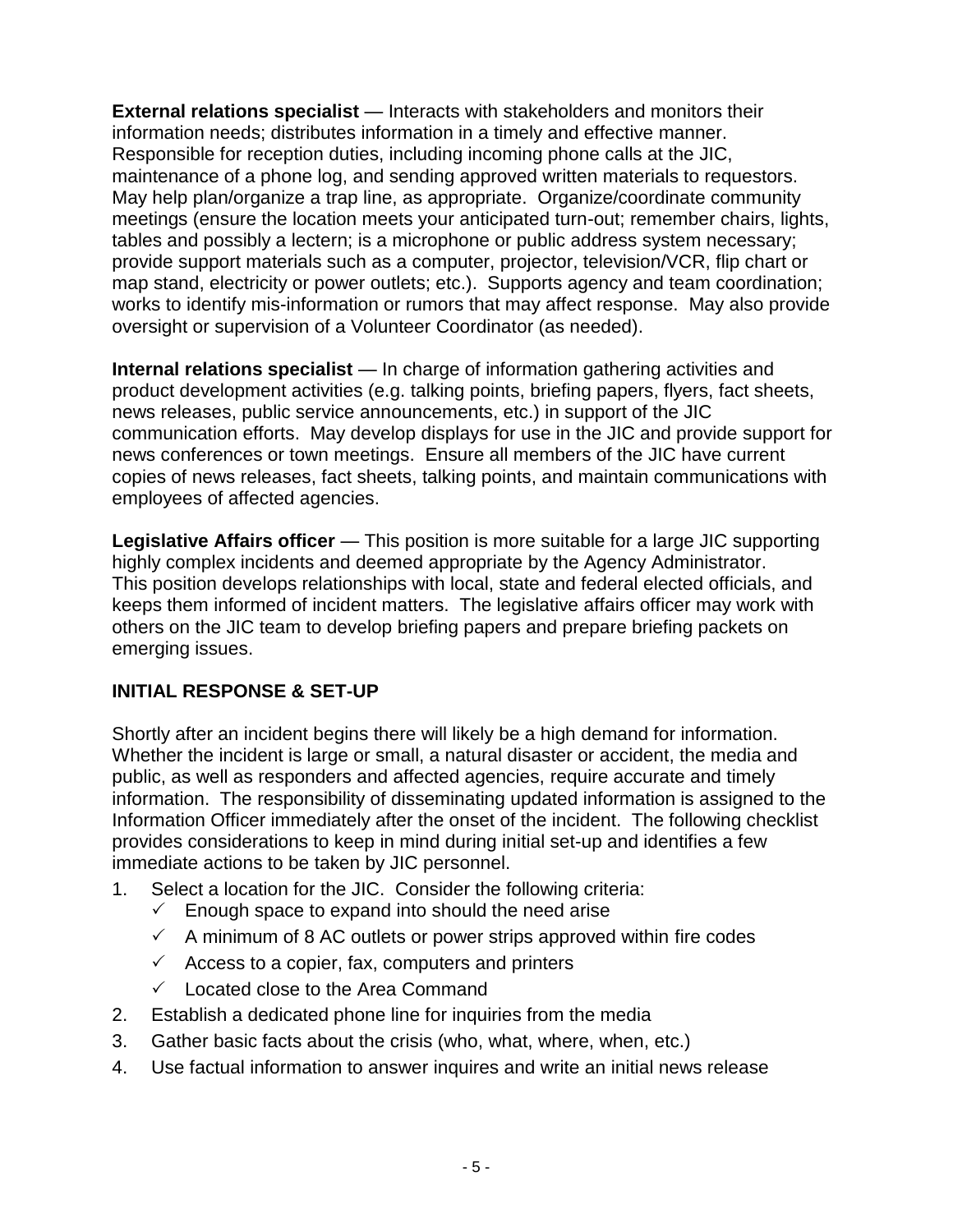- 5. Get help. If you can find three people right away- put them to work doing:
	- One person will respond to telephone requests for information. Use the dedicated phone line to answer calls from the media. Record names and phone numbers of callers. Use the approved news release and information gathered by the other two assistants to answer calls. This person must be coached to not speculate, and just stick to what is currently known.
	- $\checkmark$  A second person should be tasked with gathering data. They'll need information about the incident(s), lists of key contacts, agency personnel, media contact information, incident management team(s) contact information, legislative contacts, etc.
	- $\checkmark$  The third IO may need to prepare written news releases and talking points, using the information provided by the data-gathering assistant. Consider putting current facts and talking points on flip chart paper to facilitate communication.
- 6. Call for more assistance—preferably trained Information Officers.
- 7. If communication demands are high, a 24-hour operating schedule may need to be established.
- 8. Develop a daily operating schedule:

## **Tasks/Outputs/Accomplishments**

Fact gathering

Prepare news releases

Plan press conferences

Plan community meetings

Daily communication with IMT's under AC

Conduct traplines

Maintain web page

Develop daily talking points and other informational materials

Care & feeding of key contacts/congressional staffers

Develop a communication plan/strategy

Manage front office spot for walk-in traffic

Maintain phone logs, unit logs & upward reporting for agencies involved

Special projects (e.g. National Fire Plan stories, side-bar stories)

Coordinate/support VIP visits/tours

Conduct daily briefings for JIC staff

Develop a contact list/phone directory of the IMT's under your jurisdiction, media, key contacts, agency administrators, legislative contacts, county commissioners, affected state/federal agencies, property owners and timber companies, area Chamber of Commerce(s), law enforcement agencies, disaster & emergency services and buying team/expanded dispatch